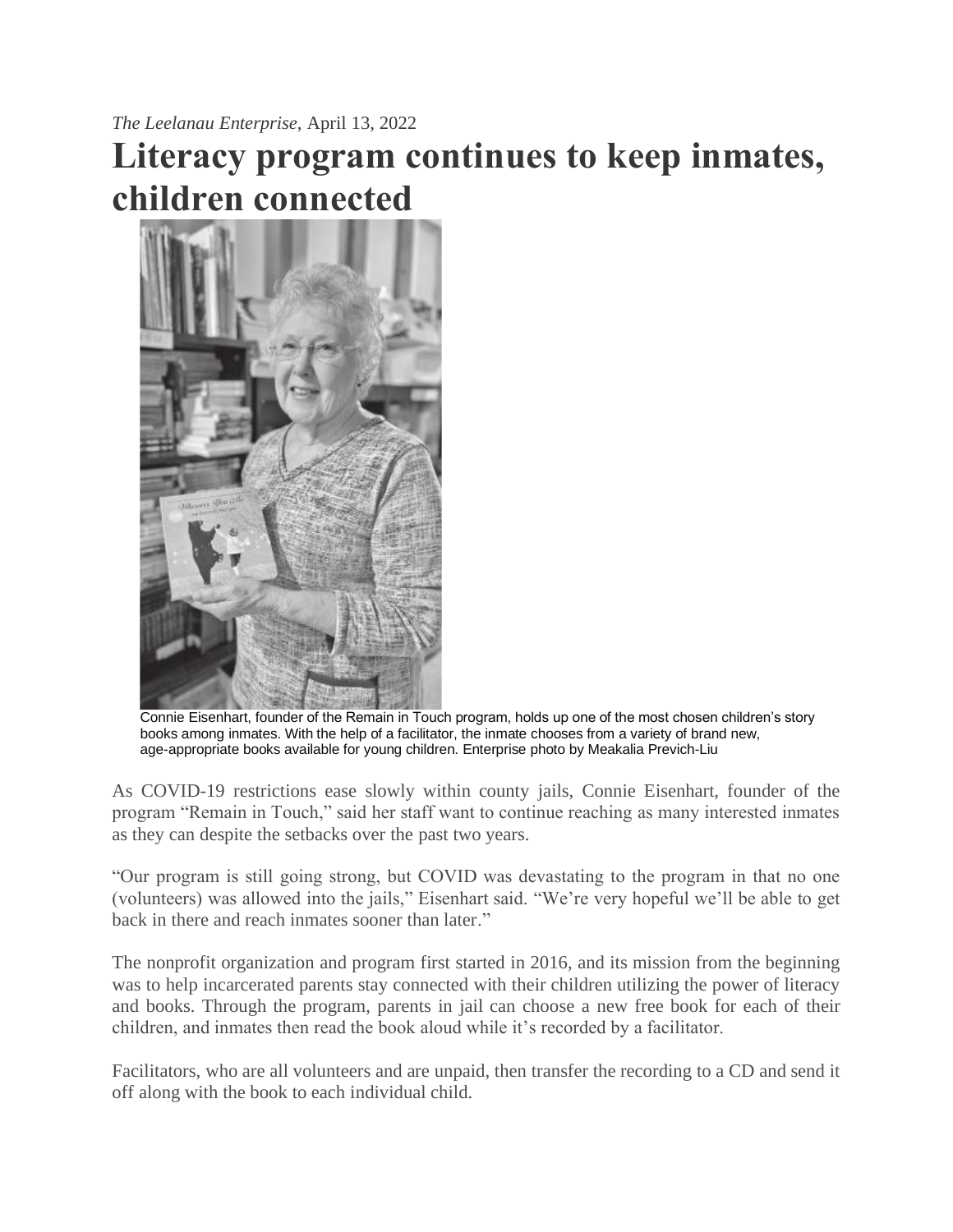However, on March 12, 2020, program operations were abruptly put on hold as the coronavirus first spread and states put in place regulations to try and contain it.

During the last couple years as organizations and institutions found their way among the global pandemic, Eisenhart said she has not sat idle.

The program continues to stock new books, write grants, and spread the word about everything the literacy element has to offer incarcerated parents. They have also reached numerous people in Traverse City that support the Remain in Touch program expanding to the Grand Traverse County Jail.

"Our immediate goal as more and more opens up again would be to expand to the Grand Traverse County Jail — we're hopeful that in the near future we might have the opportunity to reach people there too, and of course sooner at the jail in Leelanau."

Leelanau County Jail can house up to 73 inmates, and its average daily population increased from 12 in 2020 to 14 in 2021, according to the sheriff's office 2021 annual report.

In July of 2021, program staff was granted permission to go back into the Benzie County Jail. Just three months later, the program was put on hold once again due to continuous COVID incidents. April was the first time since 2021 that staff was able to resume the program again. Leelanau County Jail remains closed to the program's resources and volunteers after two years though.

Eisenhart anticipates her team will be back in the coming months this year, adding that Leelanau County Sheriff Mike Borkovich has been encouraging her to not give up and that they will be able to continue soon. She said about 197 different incarcerated parents have selected or recorded books for their children, 334 children have received new books and recordings from their incarcerated parents, and 1,023 brand new books and recordings have been mailed and delivered to their children to date.

Without the reading-focused program, many of the inmates don't have a means to communicate with their children. Participants are allowed to record a short, caring message to go with the book to their child and can borrow another copy of the book to read along at the same time.

When those children have this book recorded by their parents, Eisenhart said they can listen to it over and over again, and in those moments in time, they're together. The hope would be that it opens up some line of communication.

"It changes the life and the relationship of the incarcerated parent and their children," she said. "If they stay connected, they're less likely to re-offend, and if they don't re-offend, that makes the community safer. Everything about it is a win-win."

Just before the pandemic hit, Eisenhart added how they expanded the program to include books for teenagers ages 13 to 18 years of age. She noted even if the child or teenager of the incarcerated does not read the book, it is still a tangible item from a parent that says, 'I'm thinking of you, I love you, and you're not forgotten.'